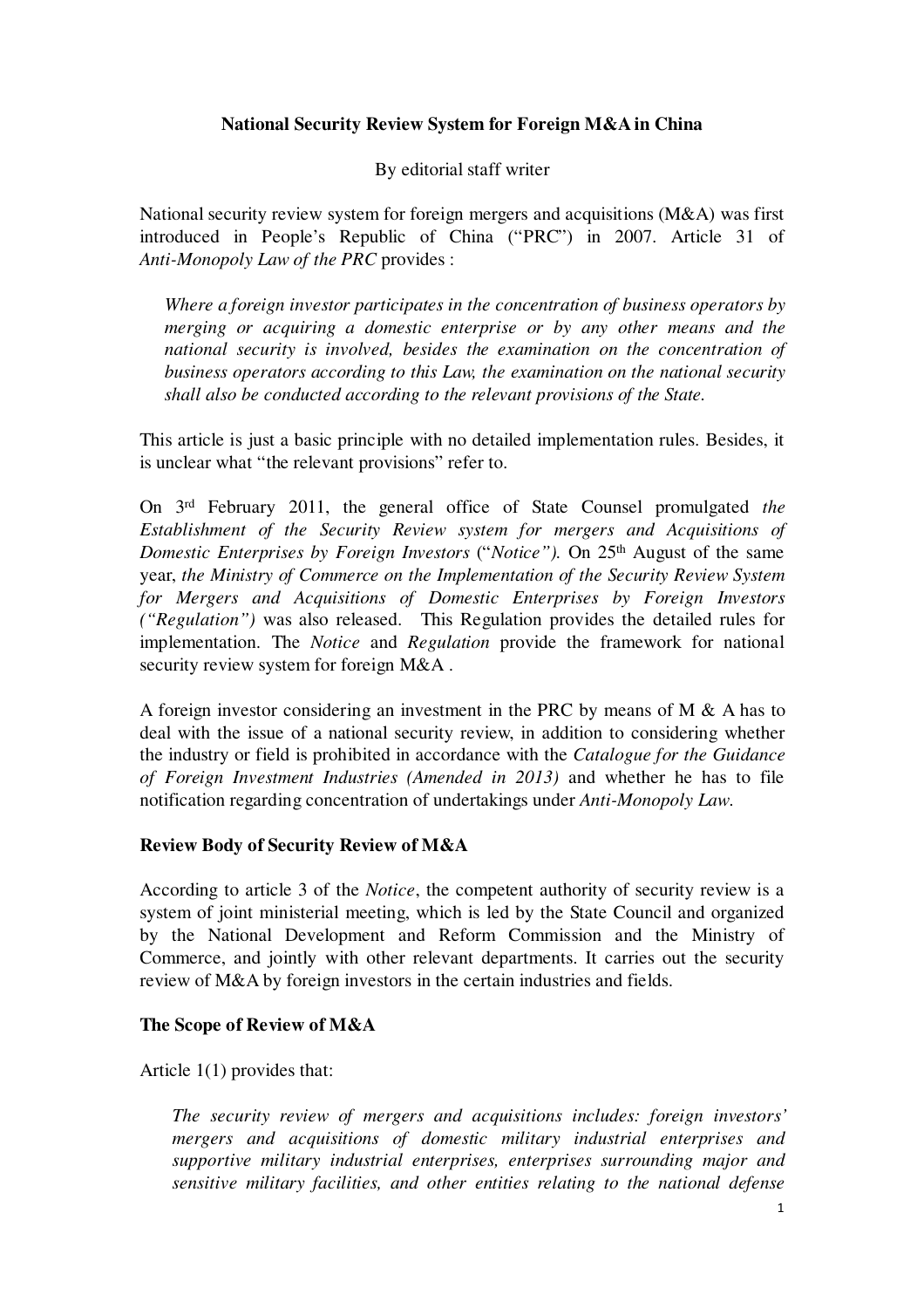*security; foreign investors' mergers and acquisitions of domestic enterprises relating to important agricultural products, important energies and resources, important infrastructural facilities, important transportation services, key technologies, manufacturing of major equipment, etc., which relate to the national security, and whose actual controlling power may be obtained by foreign investors.* 

However, the provision does not clarify the meaning of the words "major", "sensitive", and "important", leaving the judges with too much discretion.

Two criteria are used to judge whether the M&A falls within the scope of M&A security review. One is equity ratio criterion and the other is de facto control criterion. The former means that the total shares held by a foreign investor, its parent holding company or multiple foreign investors after M&A account for not less than 50%. The latter means that the total shares held by a foreign investor after merger or acquisition account for less than 50%, but the voting power it holds is enough to have a material impact on the resolution of the shareholders' meeting, the general assembly of shareholders, or the board of directors.

Article 9 of the *Regulation* explicitly provides:

*Whether a merger or acquisition of a domestic enterprise by a foreign investor falls within the scope of merger and acquisition security review shall be determined from the substance and actual impact of the transaction. No foreign investor shall substantially evade the merger and acquisition security review in any form, including but not limited to holding shares on behalf of others, trust, multi-level reinvestment, leasing, loans, agreement-based control and overseas transactions.* 

#### **Contents of Security Review of Mergers and Acquisitions**

Article 2 of the *Notice* provides that the contents of security review are to decide on the implications of a M&A transaction on national defence security, national economy, basic social life and the capacity of research and development of key technologies involving national security.

#### **Process of Security Review of Mergers and Acquisitions**

*Pre-review Consultation* 

Article 4 of *Regulation* states that:

*An applicant may, before filing a formal application for merger and acquisition security review with the Ministry of Commerce, submit a consultation application to the Ministry of Commerce regarding the procedural issues related to its merger or acquisition of a domestic enterprise to discuss the relevant situations in advance. Such advance consultation is not a necessary procedure for filing a formal application, and the consultation results do not have any binding force or*